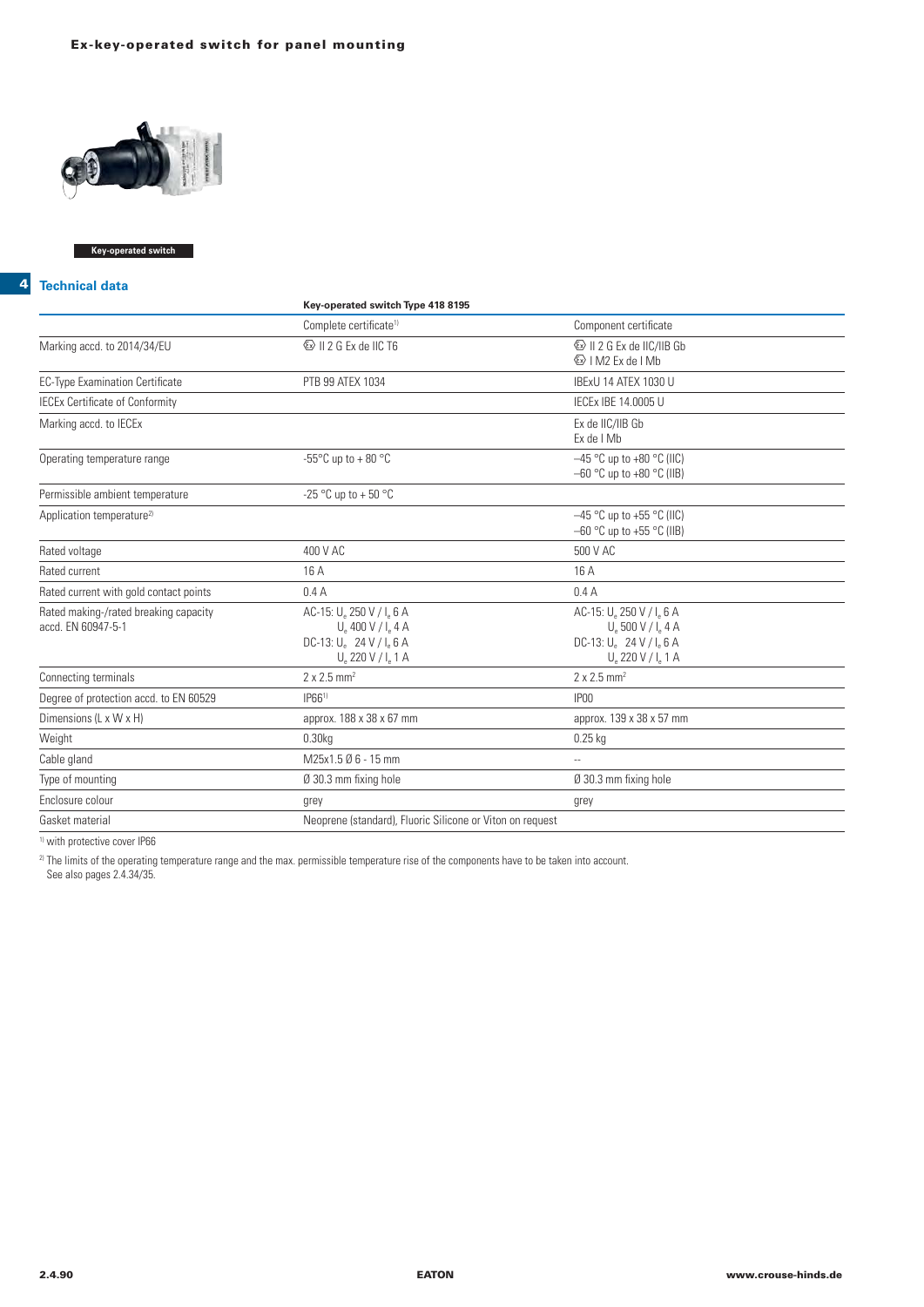

### **Key-operated switch**

**4**

# **Ordering code for components A - B - C1 - (C2)**

| Code      | Α               | B |  |
|-----------|-----------------|---|--|
| Order No. | GHG 418 8195 R5 |   |  |

| Code        | Component           |                                                                                                                                                               |                       | Code                |
|-------------|---------------------|---------------------------------------------------------------------------------------------------------------------------------------------------------------|-----------------------|---------------------|
| Α           | Key-operated switch |                                                                                                                                                               |                       | GHG 418 8195        |
| Code        | Circuit             | <b>Contacts</b>                                                                                                                                               | Code                  |                     |
|             |                     |                                                                                                                                                               | silver contact points | gold contact points |
| B           | 2 NC                | 13/23<br>$0$   <br>$(\begin{array}{cc} 1 & 0 & 0 \\ \sqrt{1} & -1 & -1 \\ 45 & 90 & 135 \end{array})$ $\begin{array}{c} 1 & 0 & 0 \\ 14 & 24 & 0 \end{array}$ | $\overline{4}$        | $\overline{7}$      |
|             | 2 NO                | $0 \parallel \frac{13}{1} \parallel \frac{123}{1}$<br>$()$ $\sim$ $+$ $ +$ $ +$ $ \sim$ $+$ $  +$<br>$I_{14}$ $I_{24}$<br>45 90 135                           | 5                     | 8                   |
| Code        | Inscription         |                                                                                                                                                               |                       | Code                |
| $\mathsf C$ | $  - 0 -   $        |                                                                                                                                                               |                       | 07                  |
|             | Fern - 0 - Ort      |                                                                                                                                                               |                       | 08                  |
|             | Hand - 0 - Auto     |                                                                                                                                                               |                       | 09                  |

#### **Example for order No.**

| Switching | Contact-                                                                      | Label       | Order No.             |     |
|-----------|-------------------------------------------------------------------------------|-------------|-----------------------|-----|
| mechanism | system                                                                        |             | A                     | C D |
|           | Key-operated switch, without protective cover                                 |             |                       |     |
| 4         | 13/23<br>$0$ II                                                               | 101         | GHG 418 8195 R 5 4 07 |     |
| 4         | '  トv-+--+<br>$114$ $124$<br>45 90 135                                        | FERN 0 ORT  | GHG 418 8195 R 5 4 08 |     |
| 4         |                                                                               | HAND 0 AUTO | GHG 418 8195 R 5 4 09 |     |
| 5         | $1^3$ <sub>111</sub> $1^2$ <sup>23</sup><br>$\Box$                            | 10 II       | GHG 418 8195 R 5 5 07 |     |
| 5         | 45 90 135<br>124<br>114                                                       | FERN 0 ORT  | GHG 418 8195 R 5 5 08 |     |
| 5         |                                                                               | HAND 0 AUTO | GHG 418 8195 R 5 5 09 |     |
|           | Switch can be locked in all positions and key can be removed in all positions |             |                       |     |

#### **Key-operated switch with gold contact points, without protective cover**

| 4 | 13/23<br>$\bigcap$                                   | 10 II             | GHG 418 8195 R 5 7 07 |
|---|------------------------------------------------------|-------------------|-----------------------|
| 4 | $\sim$                                               | FERN 0 ORT        | GHG 418 8195 R 5 7 08 |
| 4 | 114124<br>45 90 135                                  | HAND 0 AUTO       | GHG 418 8195 R 5 7 09 |
| 5 | $\frac{1}{2}$ $\frac{23}{2}$<br>ı13<br>-11<br>$\cap$ | $\overline{0}$ II | GHG 418 8195 R 5 8 07 |
| 5 |                                                      | FERN 0 ORT        | GHG 418 8195 R 5 8 08 |
| 5 | 45 90 135<br>114<br>124                              | HAND 0 AUTO       | GHG 418 8195 R 5 8 09 |

## **Accessories**

| <b>Type</b>   | οι<br>___ | ™der No. |
|---------------|-----------|----------|
| Protor<br>-nr |           | .        |

Please pay attention that only order units (OU) according to the ordering details can be delivered.